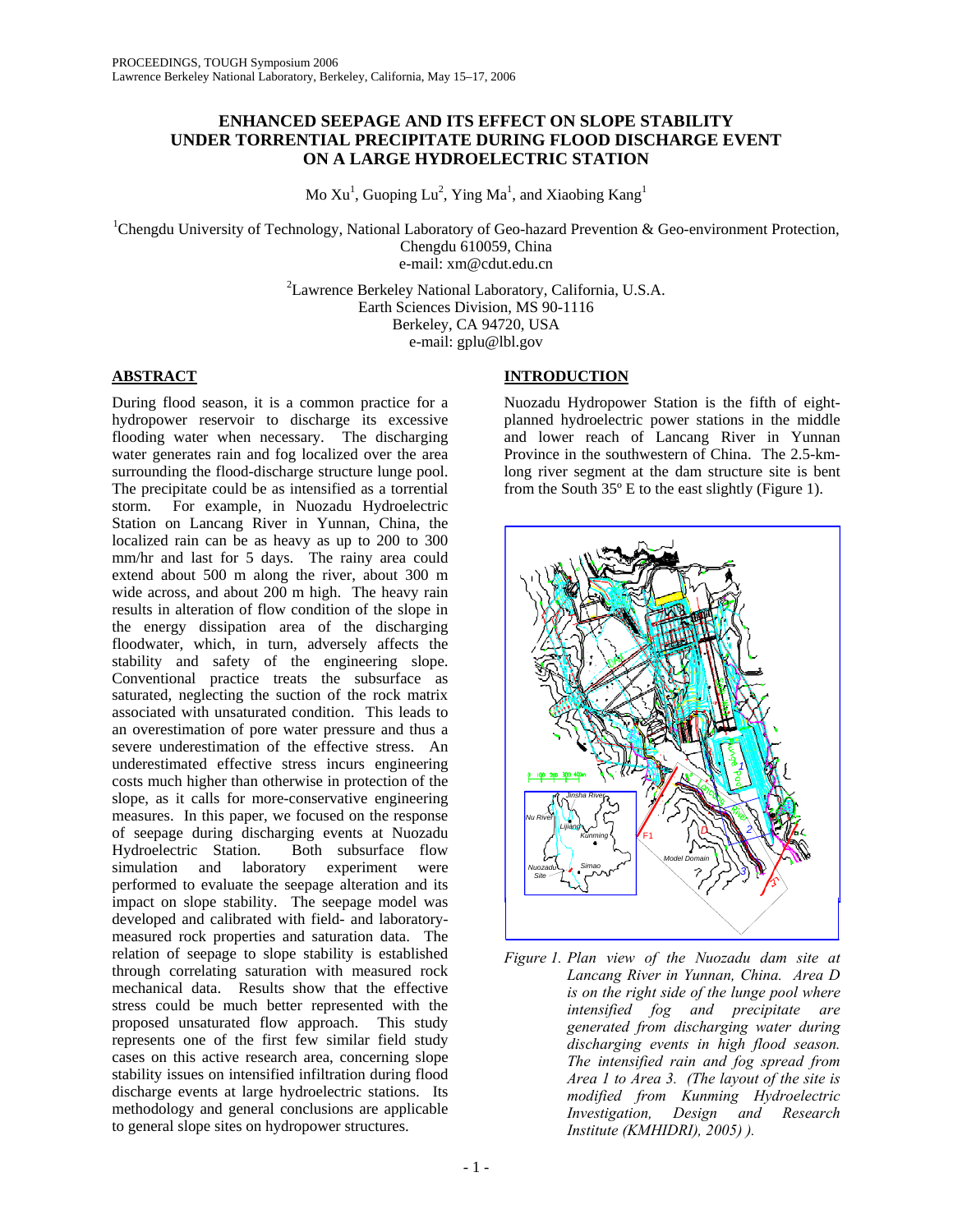Lancang River has flow rates long term annually averaged at  $1,730 \text{ m}^3\text{/s}$ , with maximum at  $13,900$  $\text{m}^3$ /s and minimum at 388 m<sup>3</sup>/s. The river water is 10–16 m deep; the water surface is 80–100 m across the river and approximately 600 m above mean sea level (msl). The tamed water behind the dam at normal capacity is to be built up to about 812 m, spanning 550–560 m across the river valley. The river valley at this site appears as asymmetric Vshaped, with left slope graded 40º below 1000 m and 9º above 1000 m, and right slope graded 45º below 850 m and flatted out as erosion flat at around 850.

The right-bank's slope across from the lunge pool exposes granite rock of late Walixi period~Yinzhi period  $(\gamma_4^3 \sim \gamma_5^1)$  and Quaternary alluvium and pedalfer layer  $(Q<sup>dl</sup>)$ . The granite rocks are made of fine to medium grained feldspar granite, and medium grained granite. The quaternary slope pedalfer layer consists of purple red, yellow brown fine and sandy soil and clay, with varying thickness generally between 2~5 m.

The climate at Nuozadu site is tropic and has distinct dry and rainy seasons, with annual average air temperature at 21.7˚C. Its long-term annual precipitation rate is 1,170 mm, with 84.5% of this rate is contributed from the rainy season. Listed in Table 1 is the maximum precipitation rates measured in the rainy seasons (June to September) from 2002 to 2004

|                             | Table 1. Precipitation Rates Measured at the |  |
|-----------------------------|----------------------------------------------|--|
| Nuozadu Site <sup>a</sup> . |                                              |  |

| Precipitation                | Time<br>interval<br>(min.) | Date<br>June<br>30,<br>2002 | Date<br>July<br>15,<br>2003 | Date<br>Sept.<br>08.<br>2004 |
|------------------------------|----------------------------|-----------------------------|-----------------------------|------------------------------|
|                              |                            |                             |                             |                              |
| Maximum                      | 10                         | 16.0                        | 12.7                        | 15.3                         |
| (mm)                         |                            |                             |                             |                              |
| Intensity                    | 10                         | 96.0                        | 76.2                        | 91.8                         |
| (mm/h)                       |                            |                             |                             |                              |
| Maximum                      | 60                         | 45.5                        | 24.7                        | 27.2                         |
| (mm)                         |                            |                             |                             |                              |
| Intensity                    | 60                         | 45.5                        | 24.7                        | 27.2                         |
| (mm/h)                       |                            |                             |                             |                              |
| "Data source: KMHIDRI (2005) |                            |                             |                             |                              |

## **FOGGED AREA PREDICTION FOR DISCHARGING EVENT**

Dense fog forms as discharging water is coming down from the left bank of the river and charging into the lunge pool and spilling into the sky and falling down on the bank of the other side (right side) of the river. The estimate size of the fogged area is listed in Table 2. The longitudinal and transverse

dimensions could be as long as 1850 and 1015 m, respectively. The fogged areas are also delineated in Figure 1, with Area 1 susceptible to strong rain storm to moderate rain, Area 2 small to light rain, and Area 3 thin fog. The fogging analysis is based on analog of fogging information from three types of hydropower stations, including Ertan, Laxiwa and Goupitan, which are similar in dam heights and water level drops with Nuozadu Station. In addition, the designed and measured flood rate from Goupitan Station is close to that of Nuozadu station.

The material and data for this paper are cited from CDUT and KMHIDRI (2006) and KMHIDRI (2005) and other sources.

*Table 2. The Predicted Fogged Area at Nuozadu* Hydropower Station<sup>a</sup>.

| Dimensional<br>Scales $(m)$ | Dense<br>Fogged Area | and Light<br>Thin<br>Fogged Area |
|-----------------------------|----------------------|----------------------------------|
| Longitudinal                | 778                  | 1850                             |
| Transverse                  | 390                  | 1015                             |
| Maximum                     | 210                  | $646^{\rm b}$                    |
| Height of                   |                      |                                  |
| <b>Fogged Mass</b>          |                      |                                  |
| $9 - 1$                     | .                    | <b>h</b> -                       |

 $\alpha$ <sup>a</sup>Maximum dam height 262.5 m; <sup>b</sup> the top of the fogged area is estimated at 1,252 m above msl.

## **SITE DISCRIPTION**

The slope site, covering from Huoshaozhai Valley F1 fault to the F2 fault to its southeast, is measured about 817 m wide and occurs an undisturbed natural slope. The slope runs N53W, and dips NE with natural slope angle of approximate 50º. Field survey shows that surface-covering layer generally is about 1~2 m thick, and bedrock is of granite origin. The bedrock is seen exposed at the river bank as weakly weathered rock body.

The model domain is shown in Figures 1 and 2. The cross section along profile 1 in Figure 2 is plotted in Figure 3.



*Figure 2. Plan view of geological map at 680-m Horizon. The F and f mark the fault and G the compressed structural plane. ZK marks the borehole location with the denominator for its depth (m) (modified from KMHIDRI (2005)).*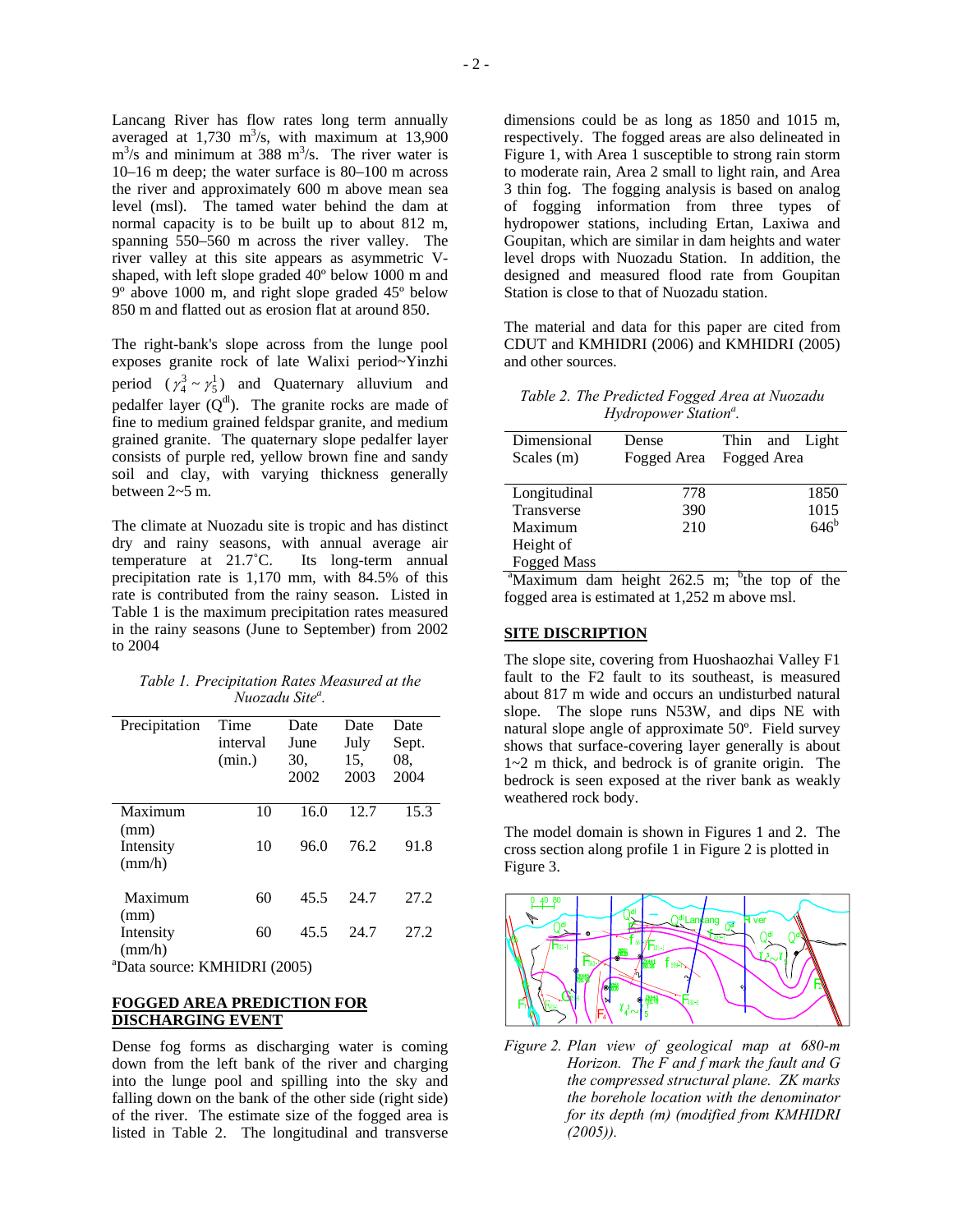

*Figure 3. Geological Cross Section along Sectional Profile 1 in Figure 2. The F and f mark the fault and G and g the squeezed zone. The roman numerals indicate the geo-technical quality of the rock body in the scale of I to V with I for the best overall rock quality. PD marks the horizontally dug hole with the denominator for its elevation (m) (modified from KMHIDRI (2005)).* 

The granite rock bodies can be classified into three layers. Specifically, from the top down, there occur top layer, weakly weathered granite layer, and slightly weathered granite layer. The top layer consists of alluvium and strongly weathered granite layer, with thickness ranging from approximately 8.7 m to 32.1 m (Table 3).

| Table 3. Geological Layers and Properties at the |  |
|--------------------------------------------------|--|
| Modeling Area of the Nuozadu Site".              |  |

| Geological<br>Layer            | Elevation<br>Variation<br>(m) | Average<br>Thickness<br>m | Rock<br>Features                                                                                                  |
|--------------------------------|-------------------------------|---------------------------|-------------------------------------------------------------------------------------------------------------------|
| Ő                              | $10 - 80$                     | 28                        | River<br>bed<br>/slope<br>alluvium,<br>residual soil,<br>pedalfer,<br>and<br>strong<br>weathered<br>granite layer |
| $\gamma_4^3 \sim \gamma_5^1$ W | $10 - 129$                    | 39.7                      | Weakly<br>weathered<br>granite                                                                                    |
| $\gamma_4^3 \sim \gamma_5^1 f$ | $1.5 - 335$                   | 137                       | Slightly<br>weathered,<br>fresh granite                                                                           |

Note: <sup>a</sup>Data Source: CDUT and KMHIDRI (2006) and KMHIDRI (2005).

Faults of different scales exist at the site. Regional faults F1 and F2 are found at the northwest and southwest of the model domain. In addition, structural surfaces averaged 58 m long and those of lesser extent (about an average of 10 m) were found in the field site (Figures 2 and 3). In Figure 3, the roman numerals were used to indicate the geotechnical degree of appropriateness for construction, with class II being considered as the higher quality and bigger number for lower quality. The classification reflects comprehensive quantification of rock quality, considering rock strength, integrity (wholeness), groundwater, stress and other factors. This rock classification was coincided with the layering of hydraulic properties discussed below. The geological layers of the field site were identified by the observed information from field survey, 6 boreholes of 80.08 to 120.18 m in depths, and 8 horizontal dug holes.

Their hydraulic conductivity values were measured from field tests using hydraulic pressure water injection tests conducted in six boreholes. The hydraulic conductivity values were measured at every 5 meters in the boreholes for the strongly to weakly weathered and to slightly weathered rocks. The average values for hydrological layers are listed in Table 4. The measured data from the field tests are listed in Table 5.

| Hydrological<br>Layers                                                               | Hydraulic Conductivity (m/day) |       |      |  |
|--------------------------------------------------------------------------------------|--------------------------------|-------|------|--|
|                                                                                      | Kx                             | Ky    | Kz   |  |
| Quaternary,<br>strongly<br>weathered<br>(Q)                                          | 0.066                          | 0.066 | 0.03 |  |
| Weakly<br>weathered<br>bedrock<br>layer<br>$(\gamma_4^3 \sim \gamma_5^1 w)$          | 0.041                          | 0.041 | 0.02 |  |
| Slightly<br>weathered,<br>fresh<br>rock<br>layer<br>$(\gamma_4^3 \sim \gamma_5^1 f)$ | 0.025                          | 0.025 | 0.01 |  |

*Table 4. Hydrogeological Layers and Properties at the Modeling Area of Nuozadu Site a .* 

Note: <sup>a</sup>Data Source: CDUT and KMHIDRI (2006).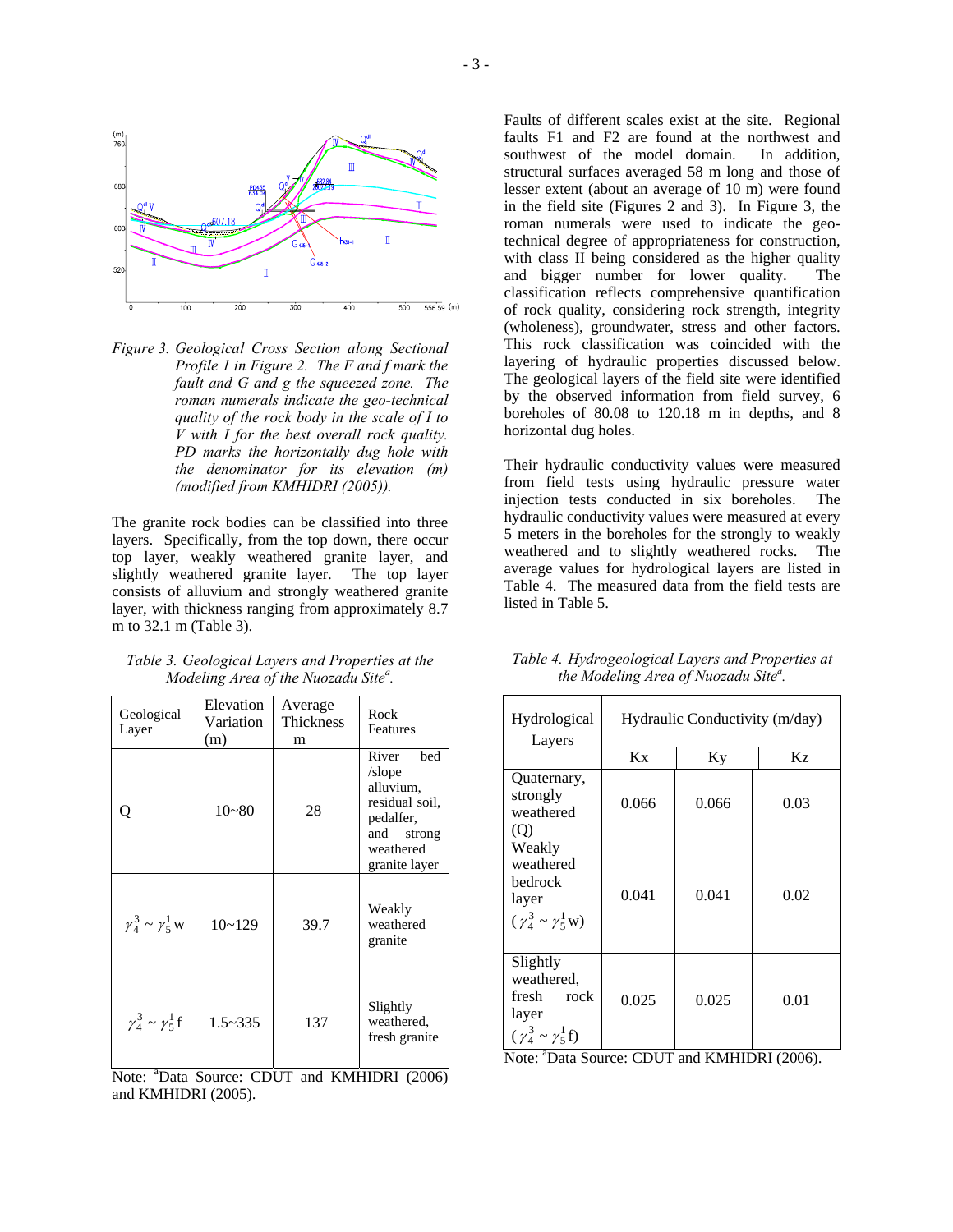| <b>Borehole</b> | $K$ (m/day)         |                                |                                |  |
|-----------------|---------------------|--------------------------------|--------------------------------|--|
|                 | $Q^{dl}$            | $\gamma_4^3 \sim \gamma_5^1$ W | $\gamma_4^3 \sim \gamma_5^1 f$ |  |
| ZK441           | 0.0853<br>$(1)^{b}$ | 0.0214<br>(9)                  |                                |  |
| ZK443           | 0.06918<br>(1)      | 0.06376<br>(11)                | 0.06097<br>(9)                 |  |
| ZK445           | $0.02464^{\circ}$   | 0.05935<br>(23)                |                                |  |
| $ZK449^b$       | 0.5118<br>(3)       | 0.1796<br>(14)                 |                                |  |
| ZK551           | 0.03506<br>(1)      | 0.03029<br>(10)                |                                |  |
| ZK553           | $0.06634^{\circ}$   | 0.04096<br>(6)                 | 0.02511<br>(10)                |  |

*Table 5. Measured Hydraulic Conductivity (K) at Nuozadu Slope Site a .* 

Note: <sup>a</sup>Number of pressure tests, <sup>b</sup>fault presented and container tests of the state of the container test. <sup>c</sup> measured from pumping test.

#### **NUMERICAL MODEL**

The model domain is located in the slope on the right bank of the lunge pool. The X-axis starts from the upstream Huoshaozhai Valley to the downstream model boundary at the F2 fault, spanning 980 m. The Y-axis is approximately vertical to Lancang River, covering the groundwater divide in the southwest to the river centerline (Figures 1 and 2) for approximately 840 m. The vertical Z-axis starts from Elevation 485 m above msl to the maximum elevation 890 m of the hill.

The domain is divided into 50 rows and 30 columns and 12 layers. The groundwater flows from the southwest high land to Lancang River. Along the regional flow the model is bounded by no flow boundaries along the Huoshaozhai F1 fault on the northwest side and F2 fault on the southeast side. The upstream is defined by the groundwater divide under the mountain. The flow is ended in the river centerline. The infiltration rates takes 15% of the observed regional multiple annual precipitation rates.

The numerical simulation was originally performed with MODFLOW and later was extended to multiphase flow to incorporate the under saturated conditions using multiphase flow simulator TOUGH2 (Pruess, 1991).

### **RESULS AND DISCUSSIONS**

The model is run to at steady state using the recharge rate in the dry season. Then it is run with the infiltration rate for dry season. The seasonal variations of the groundwater levels are shown in Figure 4.



*Figure 4. Plan view of groundwater table contours: upper map for dry season and the lower map for the rainy season.* 

Cross sections of the water table are shown in Figure 5 for the dry, rain season and under lasting torrential storms. These three scenarios separate themselves, with the torrential storms creating enhanced water table about 20 m additional to the rainy season's groundwater table.



*Figure 5. Groundwater Tables in Profile 1 at dry, wet season and lasting torrential storms.*